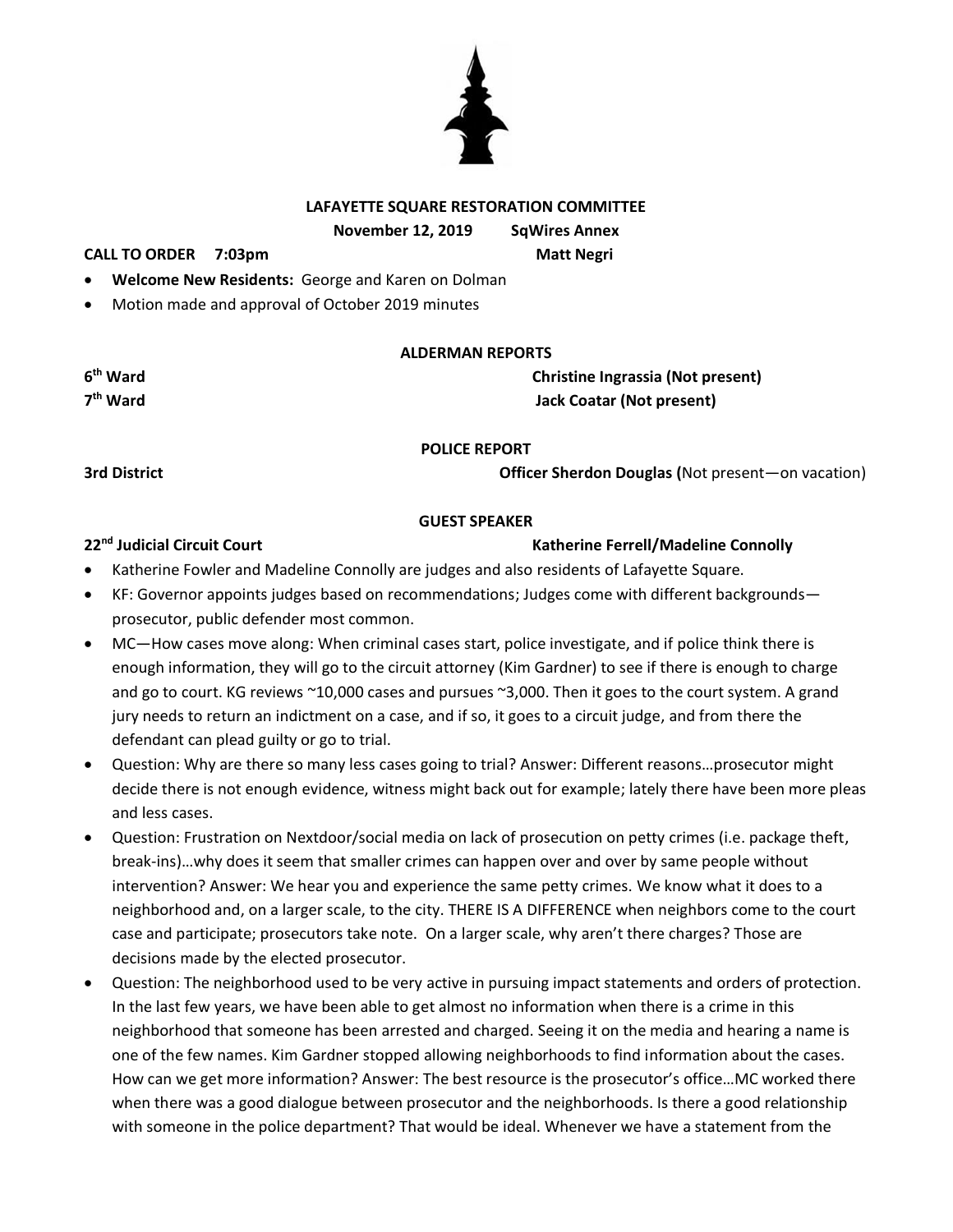neighborhood, it heavily impacts the decision about bonds. KF: I was told that the prosecutor's office was reconsidering neighborhood liaisons.

- Public Information Officer: Missouri Case Net online is a good resource, and the officer is happy to accept calls: Thom Gross, 314-622-5685, TGross@courts.mo.gov
- **Question**: Has it gotten to the point where petty crimes are not being prosecuted? **Answer**: We can't speak to the decisions that Kim Gardner is making…whether it's political or financial. We don't know her reasoning, but don't think that cost is the entirety of it.
- **Question**: Is there any statistical data available for St Louis areas in which surveillance cameras have had a positive effect in the reduction of crime. **Answer**: The evidence from surveillance cameras is coming into play a lot. Your police officer would be better to talk to regarding the Real Time Crime Center (in midtown). It seems quite frequent that if there's a carjacking, a drive-by shooting, etc. that the suspect is picked up very quickly and near to the crime. They are having an impact on prosecutions. We don't have data, but the police might.
- **Question**: The neighborhood used to rally the troops and show up to the court hearings. I hear what you're saying about community involvement, but most of us have jobs so how else can we participate? Answer: Email, letters from individuals and/or the neighborhood. Question: How do we know where to send them? **Answer**: That would be the prosecutors office. KF will follow-up and find out if there is forward momentum on having neighborhood liaisons with the prosecutors office.
- **Question**: Can the jury system streamline the calling of jurors and let them know ahead a time if needed? **Answer**: We call jurors on Mondays and on Wednesdays. We need far fewer jurors on Wednesdays. Now there is an on-call response to jury duty….for Wednesdays. Hoping to improve this with technology…but it's slower in the court system.
- **Comment**: There is a lot of frustration with the prosecutor's office from the neighborhood. We appreciate your showing up!

# **NEW AND ONGOING BUSINESS**

# **House Tour Update Suzanne Sessions/Katherine Fowler**

- 10 houses, including 2 units at The Bordeaux.
- Thank you to Katherine Ferrell who has taken over from Phil Lamczyk on volunteer signup. Volunteer sign-up will be live on Thursday. We'll need about 100 volunteers; we already have 35 because homeowners have been recruiting. PLEASE SIGN UP!
- Comment: Let's remember that it's a *holiday* house tour, not a Christmas tour, and efforts to keep the theme inclusive of the many festivals of lights at this time of year are appreciated.
- Capping at 1700 tickets for online sales.
- Various Comments: Perhaps we've reached a point for discussion about how we are going to raise money for the neighborhood. Currently there is NO ONE to chair the spring house tour. We will lose \$40K+ of projected revenue if there is no one to volunteer to chair AND another 10+ residents to put their houses on tour. The spring house tour raises more than the holiday tour because it's 2 days, and there is no cut-off for ticket sales. But it's easier to get houses and volunteers for the holiday tour because it's 1 day…perhaps go to 1 day for the spring tour? BUT THE POINT IS....WE NEED A CHAIR!  $\odot$  Previous chairs (including Pat) and committee will mentor the new person.

### **Strategic Plan Update Linda Weiner**

Upcoming meeting/workshop on 11/17 in the Jefferson Room at Vin de Set.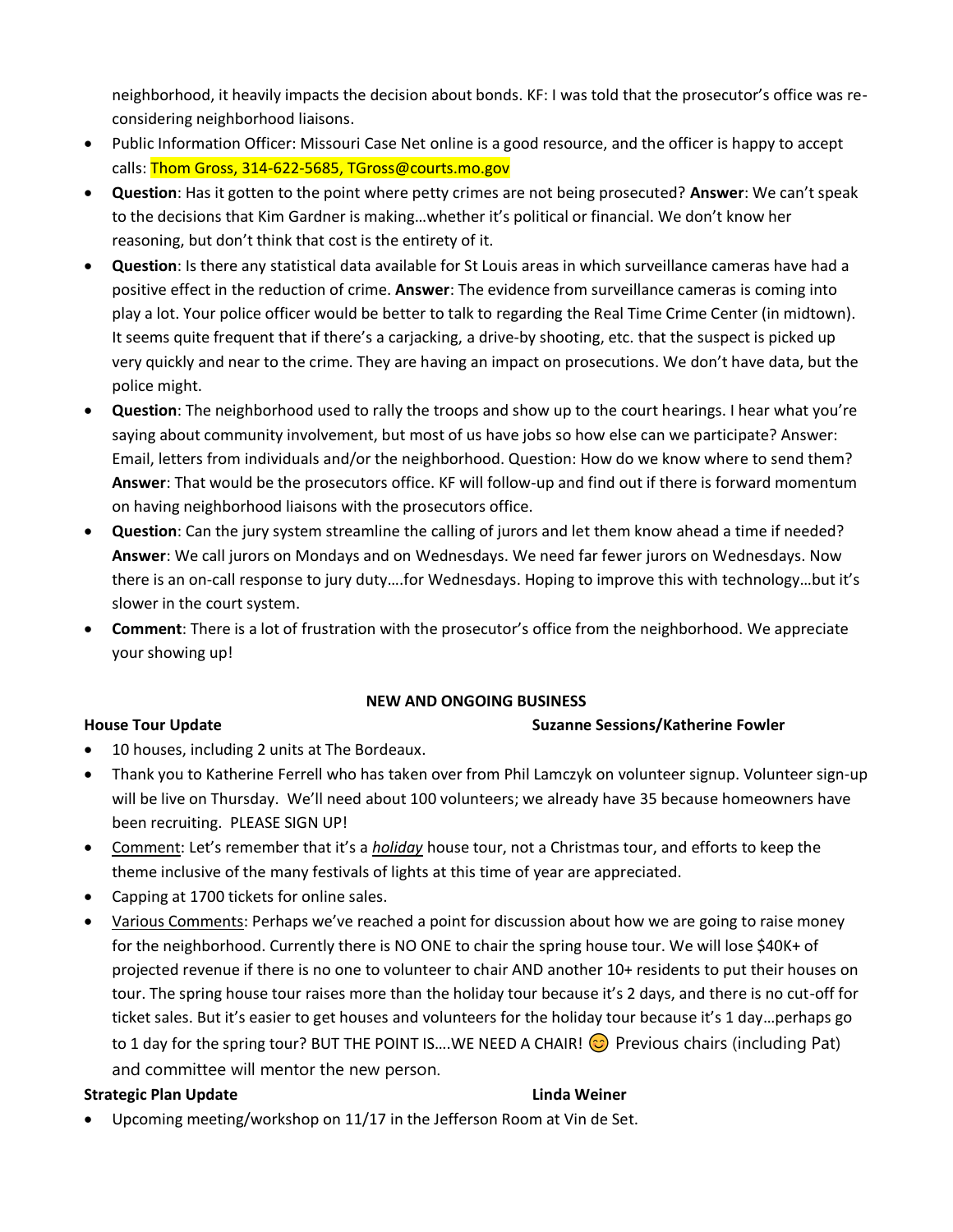- Background: 70-80% of the ideas that were in the 2001 Urban Plan have either been accomplished or are no longer valid. The LSRC, in partnership with the Arts Council and the Lafayette Park Conservancy, has had an advisory committee of 14 members working on this strategic plan for many months, and now in partnership with Shockey Consulting.
- The neighborhood is getting ready to change dramatically. The NW Quadrant is happening—it will add new residents, daytime workers; there will be a soccer stadium that will impact the borders of the neighborhood; businesses will be impacted. It's all very positive, but right now, being a historic district, we need to come up with solutions for how we are going to fund maintenance, capital improvements, the bandstand, historic lighting, etc.
- We're a needy neighborhood because we have a lot to take care of! The city is helpful, but they cannot do everything that is required to live in this neighborhood.

# **COMMITTEE REPORTS**

# **Treasurer's Report Clark Affholder**

- We're starting to spend a lot of money. We're down to \$217K. We have spent a sizeable amount on capital improvements (e.g. Carroll & Truman). We're not going to continue to have nice things in the neighborhood if we don't refill the piggy bank with house tours.
- Question: There is an item defined as "reserved cash." How long does that survive? Answer: Currently it's indefinite. It'll be there until we as a membership vote otherwise.
- [treasurer@lafayettesquare.org](mailto:treasurer@lafayettesquare.org)

# • Commercial Projects:

- $\circ$  Mop Factory/Bordeaux is about to open and is 75% leased. The owners are very interested in working with the neighborhood to make sure we are happy with them.
- o The Scientology Building is back on the market.
- o Digging in the NW Quadrant should start soon—before the end of the year?!
- o LaSalle Apartments (LaSalle/Missouri) are on hold, waiting to get more capital, but should start in December.

# **Beautification Linda Weiner (not present)**

Report: It's cold. Everything's dead. In the spring, there will be 1,000 tulip bulbs.

### **Community Affairs Dixie Gillaspie (not present)**

No report/update.

# **Capital Improvements Mary Visintainer (not present)**

- A lot of cash being spent!  $\odot$  Rutger entrance features are forthcoming. Everything has been approved and check has been cut to the city for columns to complete the historic district "signature." Carroll St at Truman will have new gates. (Mitch Hunt and Houston Smith helped with design work.) There will be landscaping.
- Lots of applause for new street signs! Every green sign will be replaced, but the process is slow.
- Question: Is there any update regarding safety around LPA and Lafayette/Mississippi traffic calming? Answer: There was a meeting with the school and Jack Coatar about doing something around LPA. The streets department head and finance people will need to be involved. There is discussion. We will *have to* do some traffic calming around the neighborhood, and the LSRC will probably have to invest in that.

### **Membership Christina Ryan**

# **Development Suzanne Sessions**